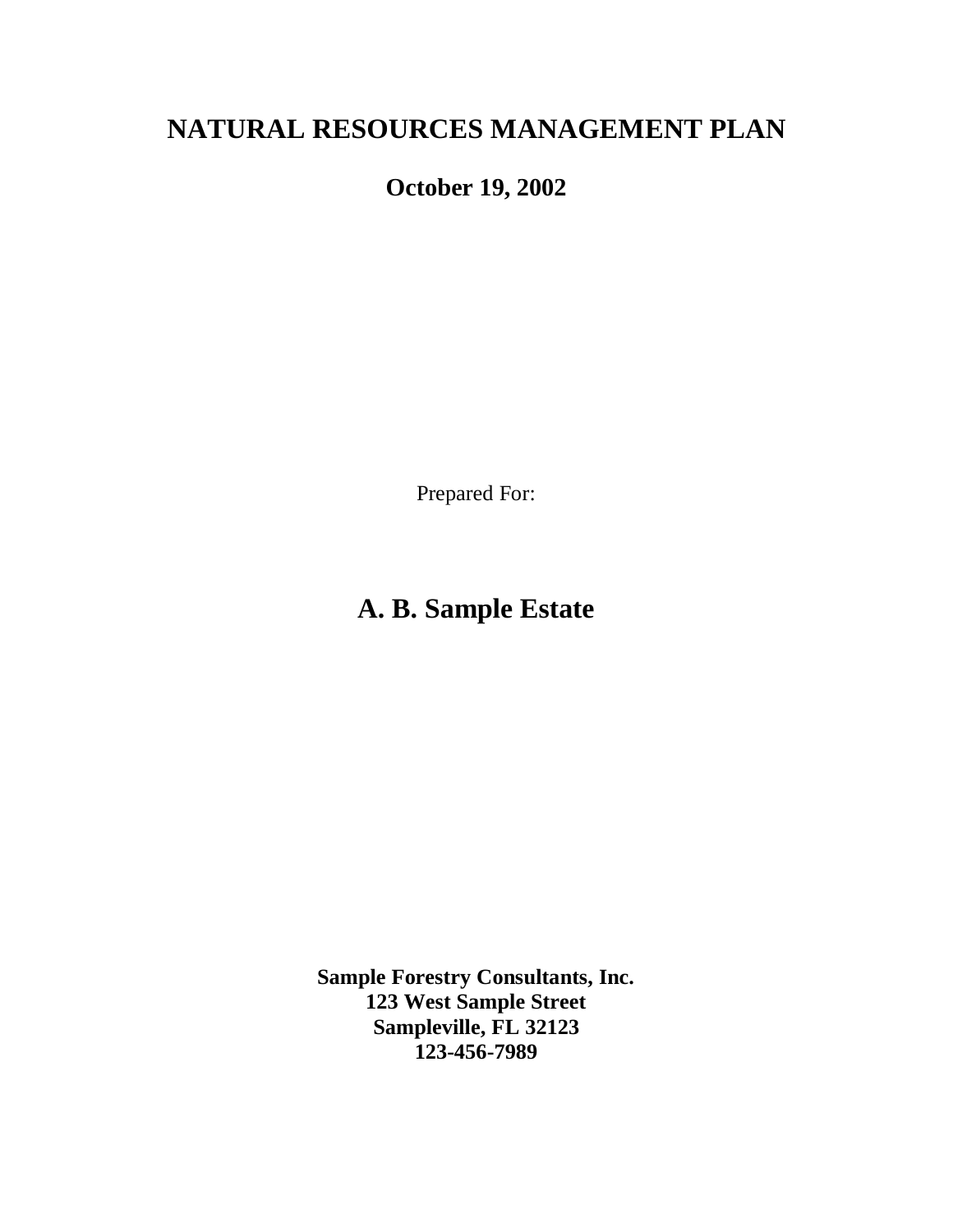## **A. B. Sample Estate 440 Acres Sample County, Florida**

#### **Introduction**

The purpose of this stewardship management plan is to identify the resources of the A. B. Sample Estate and to make recommendations based on the landowner's objectives and goals.

The main objective of the landowner is to actively manage timber as a source of revenue while enhancing the overall value of the property through aesthetic enhancement, wildlife habitat improvement, soil and water conservation, and recreational improvements. Timber and wildlife recommendations will be developed along with future cash flow and cost projections.

#### **Location**

The Sample Estate is located approximately X miles north of Sampleville, Florida in Section XX of Township X North, Range X West, Sample County.

#### **History**

We speculate that the Estate has never been in any type of agriculture like the most of the surrounding area was at one time. This is due to the wet nature of the tract. This particular area was probably once a natural longleaf pine / wiregrass area.

#### **Tract Characteristics**

This 440-acre tract has been divided into five different sections of timber. The tract also contains several non-plantable wet areas and food plots. Each section of timber has been inspected for volume, value, growth, stocking, merchantibility, and features related to wildlife to determine the best recommendations.

Future management activities will include timber harvests, prescribed burning, edge management, food plot establishment, and food plot maintenance. These management activities will occur over a period of time to achieve the landowner's goals and objectives.

## **Timber**

Timber management activities over the next five years will involve first thinnings in the pine stands to remove the poorly formed and diseased trees and prescribed burning to continue the of control hardwood competition and fuel hazards. Thinnings will take place in years 2003 and 2004.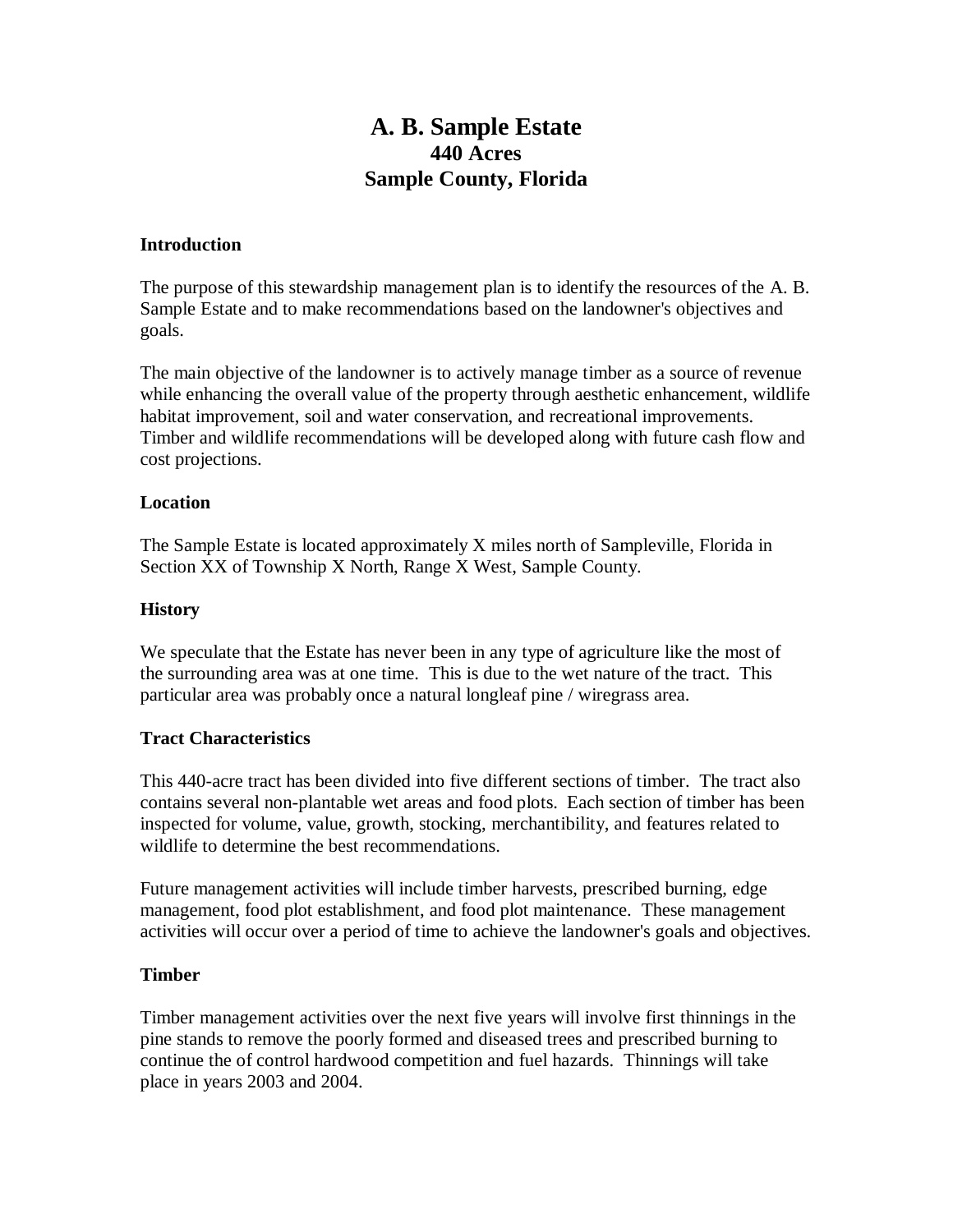The key ingredient to intensive timber management is pine plantation thinnings. The goal and purpose of our management scheme is to grow the largest sized trees in as little time as possible because the bigger trees are more valuable. The sooner this objective can be met, the annualized return to the landowner will be greater. Therefore, we advise clients on first thinnings to have all of the diseased and suppressed trees taken out and to leave enough space for future growth. On second thinnings we are more concerned with leaving only the best crop trees which will provide the healthiest, most profitable stand.

## **Wildlife**

Wildlife management on this tract will feature species such as bobwhite quail, whitetailed deer, and wild turkey. Although management recommendations will focus on enhancement of the property for game species, management recommendations are provided for other game species and non-game species as well.

## **Topography**

Tract topography is typical of a Lower Coastal Plain flatwoods region with no slopes except for where there are drains or springheads. During normal weather conditions the tract is generally wet during the wetter times of the year. A topographic map is included on page X of this plan.

## **Aesthetics**

Silvicultural practices such as prescribed burning and thinnings are very beneficial to timber production, wildlife habitat enhancement and especially aesthetics. However, prescribed burning can be extremely dangerous and potentially damaging to the property. For this reason it is highly recommended that burning be carried out by certified burners who properly prepare smoke management plans and follow those plans as closely as possible. All burning should be preceded by the preparation of a smoke management plan so that in the event of a problem, the property owner will be afforded some limit of liability by law.

## **Soil and Water Conservation**

Soils in the Norfolk series are most prevalent on the property. The Norfolk series consists of deep, well-drained, strongly acid soils that are on uplands in nearly level to strongly sloping areas. These soils have medium surface runoff and medium internal drainage. Permeability is rapid to moderately rapid in the surface soils and moderate in the subsoil. These soils are well aerated throughout and have good tilth. They have a high capacity for holding available moisture. They retain plant nutrients well and respond well to fertilizers. Where the slopes are mild, they are well suited to a wide variety of cultivated crops. The soils have site indexes of 60 - 70 for longleaf, 75-85 for slash pine, and 90 for loblolly pine.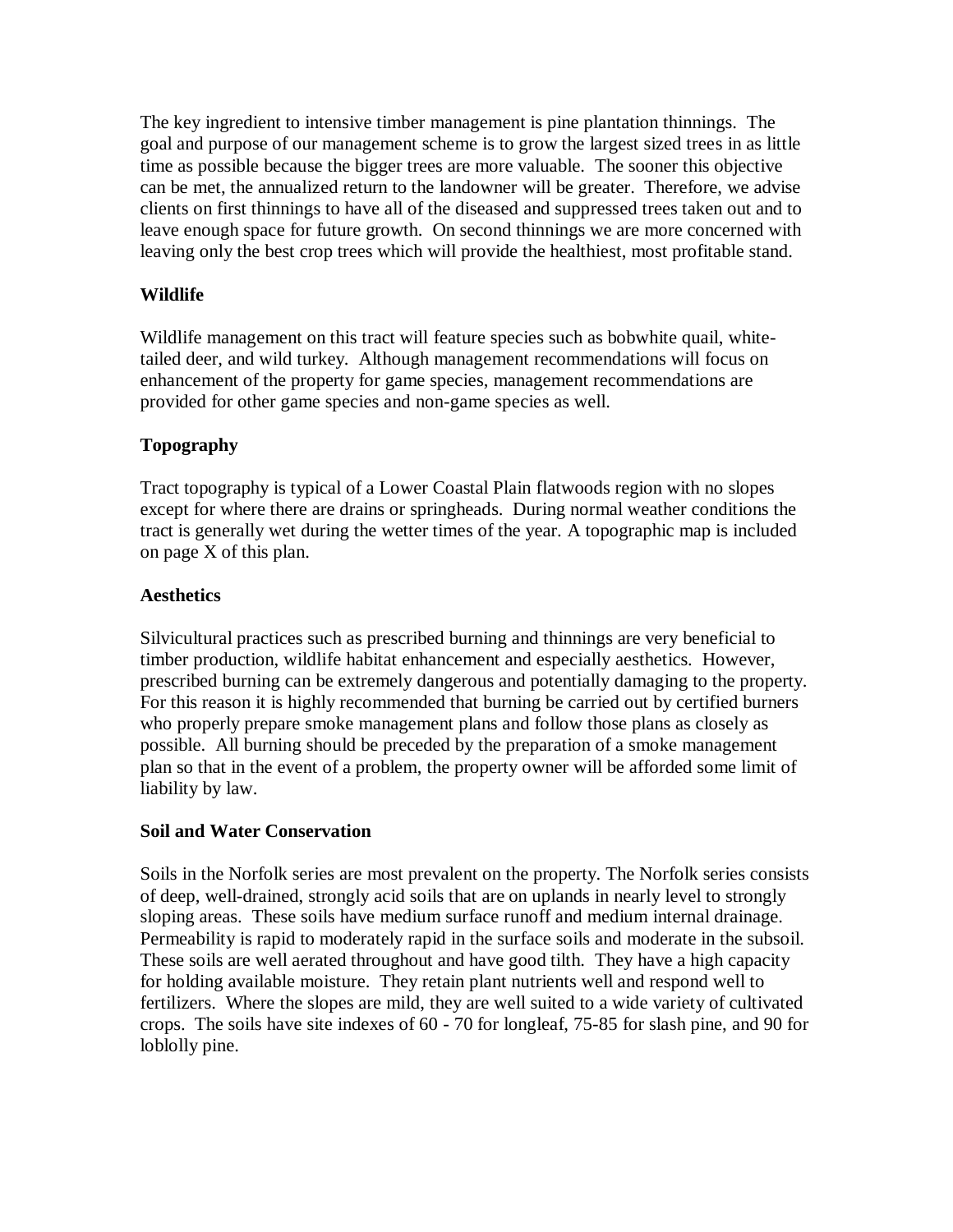These soils developed from thick beds of acid sandy clay loam material. They have a dark-gray to light brownish-gray loamy sand surface layer, 4 to 10 inches thick. The loamy sand extends to depths of 20 inches in some places. The subsoil is yellowishbrown porous, friable fine sandy clay loam. It is underlain by distinctly mottled sandy clay loam parent material.

The native vegetation was mainly longleaf pine, low shrubs, and wiregrass, but very little of this native vegetation remains in Sample County. Throughout the county, much of the native vegetation has been replaced by planted pines and hickory, various oaks, and shrubs, especially where prescribed burning has been excluded.

| <b>Soil Name</b> | <b>Vegetative</b> | Slope in       | <b>Drainage</b> | Site Index* |
|------------------|-------------------|----------------|-----------------|-------------|
|                  | <b>Community</b>  | <b>Percent</b> |                 |             |
| Norfolk loamy    | Flatwoods/        | $0 - 5$        | Well            | Loblolly-90 |
| fine sand        | Wiregrass         |                |                 | Slash-80    |
|                  |                   |                |                 | Longleaf-70 |
| Norfolk loamy    | Flatwoods/        | $0 - 5$        | Moderate        | Loblolly-90 |
| sand             | Wiregrass         |                |                 | Slash-80    |
|                  |                   |                |                 | Longleaf-70 |
| Portsmouth fine  | Cypress/Gum       | $0 - 2$        | Very Poor-Poor  | Loblolly-95 |
| sandy loam       |                   |                |                 | Slash-80    |

**\***Average height of dominant and co-dominant trees at age 50

## **Prescribed Burning:**

Burning is an important tool in forest and wildlife management. For forest management, burning reduces and ultimately eliminates woody species in stands so that pines in those stands have little competition. Burning also eliminates hazardous fuel in case of future wildfires. For wildlife management, burning creates new, green growth which provides browse, seed, and insects that many wildlife species feed on. Early season burning (December to February) is usually done to renew vegetation for wildlife and reduce hazardous fuel. Late season burning (March to May) is used for light to heavy control of hardwoods and is responsible for wiregrass flowering, which, in turn, disperses seed and promotes the species. This is also called a growing season burn.

We recommend that prescribed burning be done in a checkerboard fashion on the Sample Estate. Stands 1-4 should be broken up into at least 3 different sections apiece and each should be burned along with another section from a different stand every third year. This pattern will ensure that new vegetation and cover will be spread throughout the property at different times.

Unburned strips approximately 30-40 yards wide running the length of the property or within each stand can be helpful in establishing a quail population. This area would provide escape cover from predators such as hawks. The corridor should be left unburned for several years in order to establish thick cover. Outside the corridor along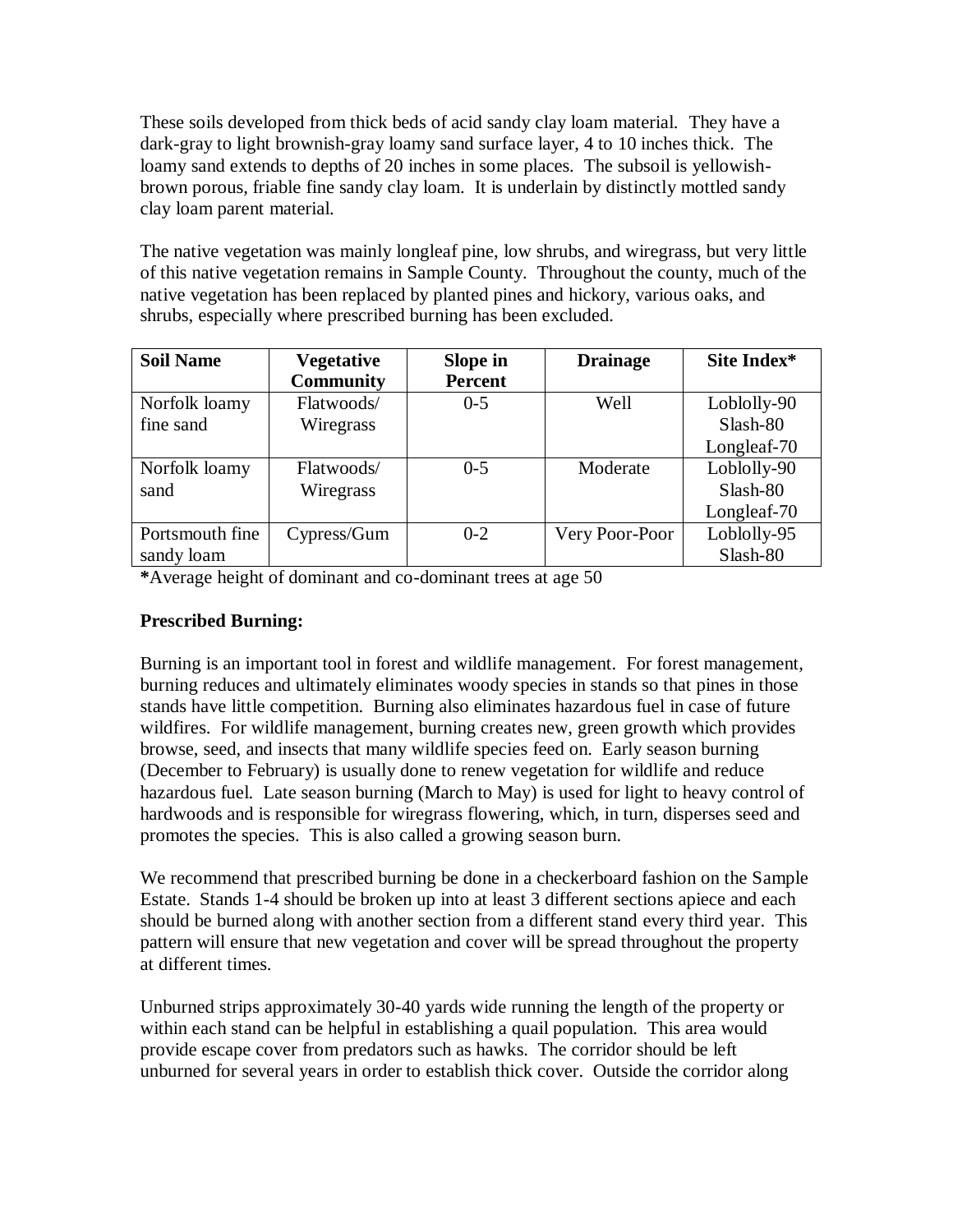the edges there should be some type of cover planted so that the quail can have easy access to other areas without being exposed to predators.

### **TIMBER STANDS**

#### **STAND 1 - LOBLOLLY PINE (85 ACRES)**

#### **Description**

This stand of loblolly was bedded and then planted during the 1984-1985 planting season and is otherwise known as the Northwest Stand. The present stocking is approximately 521 trees per acre with an average diameter of 6 inches and an average merchantable height of 28 feet. Near the middle of the stand on the eastern side is an area of about 4 acres that contains unfertile soil and has produced very few trees. This area of poor stand establishment was not included in the timber cruise. In general, Stand 1 has an understory much like that of a typical flatwood site with ti-ti and gallberry bushes. Bracken fern and water oaks are also present.

#### **Recommendations**

Stand 1 should be fifth-row thinned in 2003 to remove the diseased and suppressed trees in order to give room for the more vigorous trees to accelerate in growth. Leaving approximately 150-200 trees per acre will maximize timber production while resembling quail woods. A prescribed burning schedule should begin the year following the thinning operation and continue at two-year to three-year intervals.

The thinning will benefit quail, deer, and turkey by opening up the stand. The sunlight will be able to penetrate the forest floor allowing herbaceous plants and small shrubs to grow in the understory, therefore increasing the forage productivity of the stand. Prescribed burning will control the understory and also create new vegetation.

If the timber is not of merchantable long-wood pulpwood length at the time of the thinning, an in-woods whole tree chipping operation will be used. These operations require large ramp sites due to larger machinery and the rapid pace at which they move; however, the ramp sites are generally cleaner of logging debris. These larger ramps will present an opportunity for food plots and fallow openings. The area of low soil fertility can be used as a ramp site.

#### **STAND 2 - SLASH PINE (100 ACRES)**

#### **Description**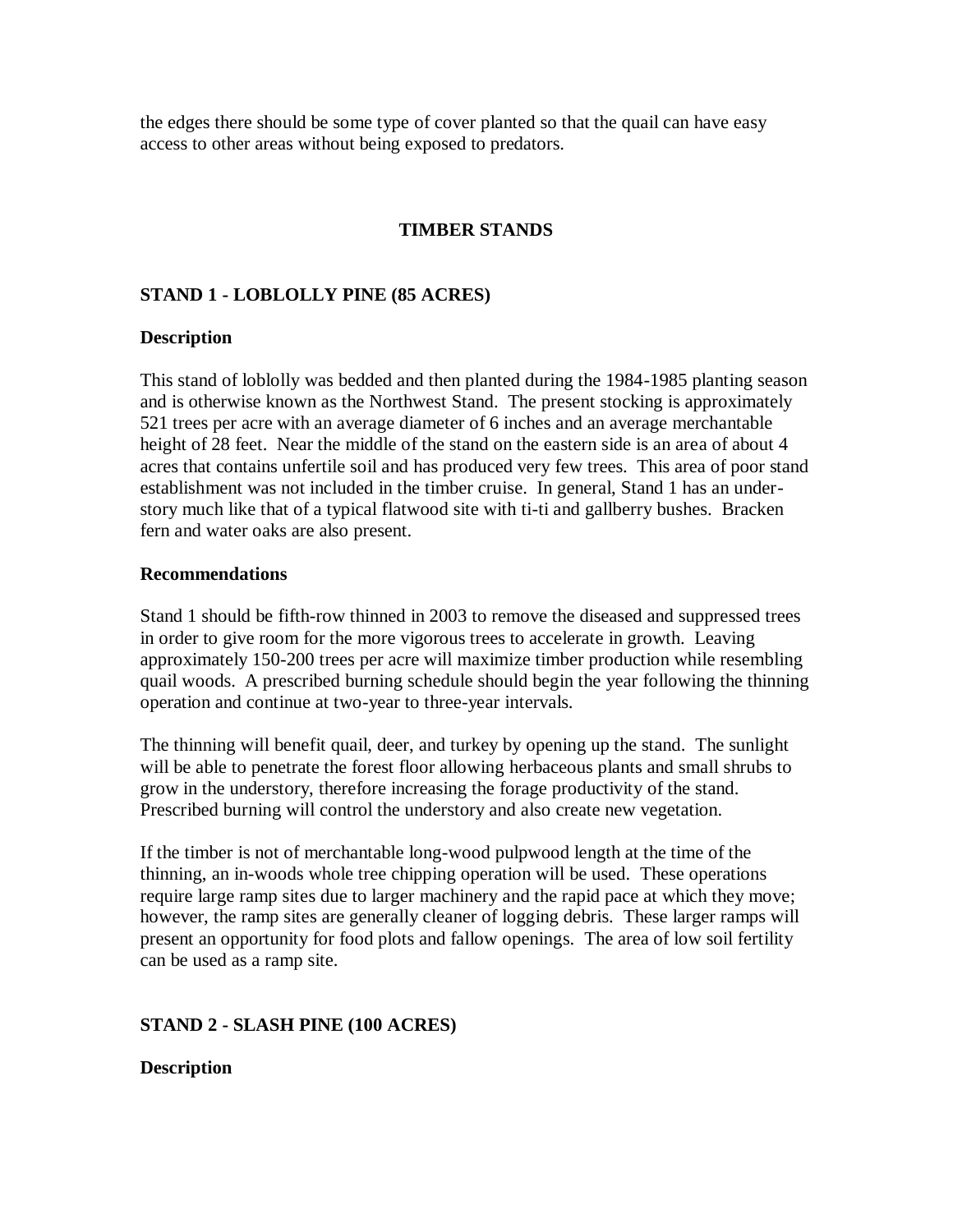The Northeast portion of the Estate was bedded and then planted to slash pine during the 1979-1980 planting season. This stand has been thinned twice in the last 10 years with the last time being in 1999. The stocking average is approximately 115 trees per acre that have an 8-inch diameter with 37 feet of merchantable height. The understory is very open and it consists of primarily bracken fern, wiregrass, ti-ti , gallberry bushes, and an occasional sweetgum. This stand was partially burned in 2000.

#### **Recommendations**

The prescribed burning schedule that has been followed in Stand 2 is the cause for the general openness, and the herbaceous plants and grasses present that wildlife prefer as a food source. Continue to burn with late season burns every two to three years.

A food plot has already been established near the southeast corner of the stand, as well as a pond located on the western edge near the clearcut. These areas will provide wildlife with an abundant food source and a watering hole during drought conditions. Parts of the openings can be planted in oats, wheat, and rye for deer and turkey. For quail, the remaining areas can be planted in corn and grain sorghum or they can be left as fallow areas.

A fertilization treatment for Stand 2 should be applied in the late winter / early spring of 2003. Foliar samples will be taken in the winter to determine the prescription needed.

For timber objectives, another harvest should not be scheduled until the majority of the trees in the stand can be considered of substantial chip-n-saw size with a small percentage of sawtimber mixed in. This period will occur in approximately 6-8 years.

## **STAND 3 - SLASH PINE (121 ACRES)**

#### **Description**

The Southwest block has a present stocking of 481 trees per acre and the average diameter is about 5.5 inches with merchantable height at only 25 feet. It was bedded and then planted during the 1987-1988 planting season. This stand includes several wet, isolated areas such as cypress and gum ponds. Between Stand 3 and Stand 1, the edge of a wet area and the adjacent uplands has been partially converted into a food plot. The ground cover is made up of ti-ti, gallberry bushes, and pinestraw since the last prescribed burn in 1999.

#### **Recommendations**

At the current time Stand 3 is too young for any harvest to take place but by 2004 the stand should be ready for its first thinning. Approximately 150-200 trees per acre will be left to achieve the look of quail woods. This fifth-row thinning will accelerate the growth in the more vigorous and healthier trees and open the canopy so that herbaceous weeds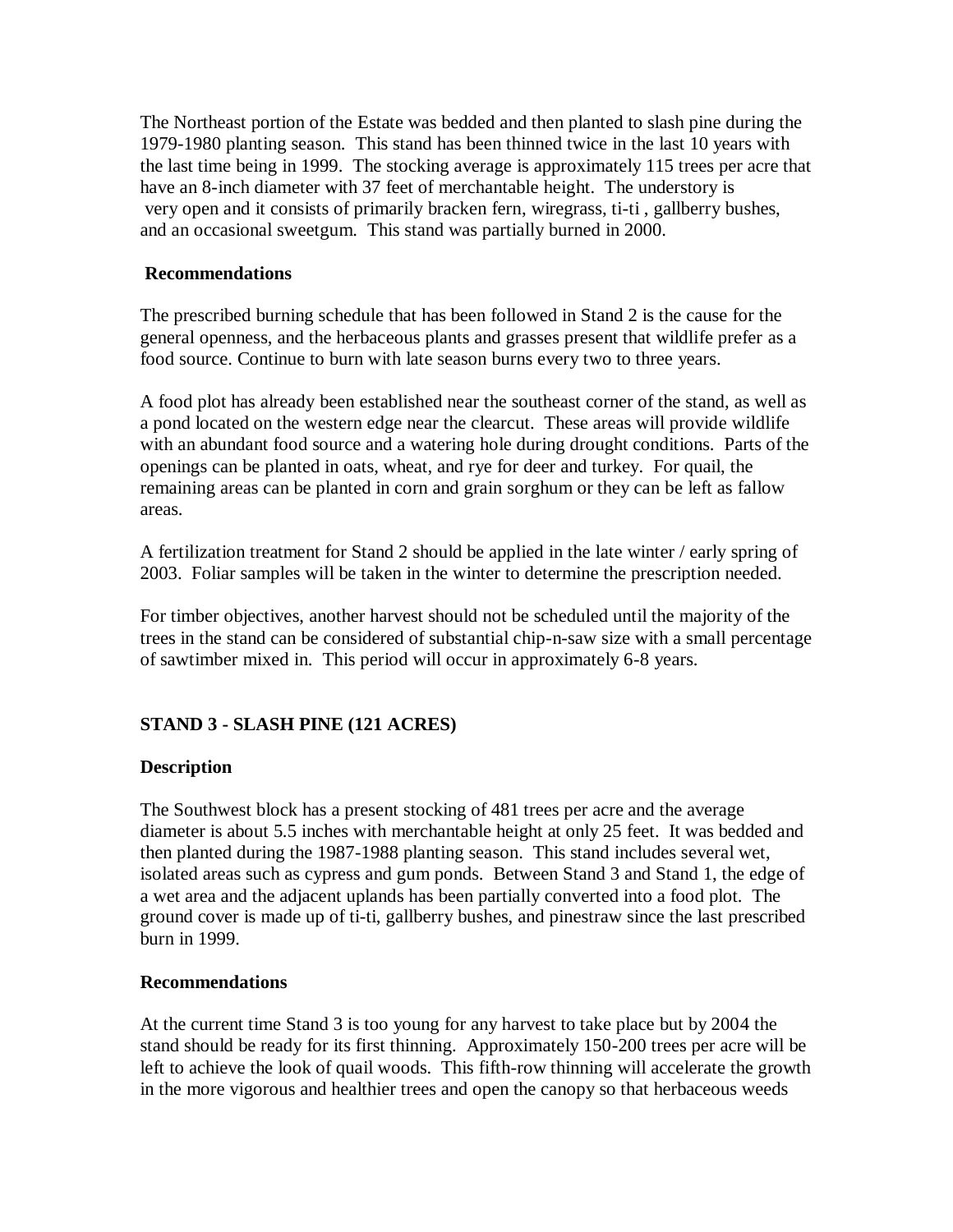and grasses may grow. The thinning operation will also be a good time to establish food plots.

Stand 3 should be burned before harvest in the winter of 2003-2004 and the year following the harvest, 2004. A prescribed burning schedule should be followed thereafter on two to three year intervals. With late season burns the native wiregrass will comeback after fuel hazards are reduced with early season burns.

## **STAND 4 - LOBLOLLY PINE (82 ACRES)**

## **Description**

The Southeast portion of the Estate was bedded and then planted in loblolly pine during the 1980-1981 planting season. The topography of this stand includes steeper slopes which is different from the other stands. The stocking is currently at 162 trees per acre with an average diameter of 7 inches and an average merchantable height of 32 feet. Stand 4 was thinned in 1997 and has been burned one time since harvest. A fertilization treatment, done in 2002, put out 200 lbs./acre of nitrogen, 50 lbs./acre of phosphorus, and several micro-nutrients. Bracken fern, pine straw, wiregrass, water oak, ti-ti, and gallberry make up the ground cover.

#### **Recommendations**

Conduct another thinning sometime between 2005-2008 to open the canopy of the stand. Doing this will further the forage productivity and the growth of the trees. Burn in the winter of 2002 and again in the late spring / early summer months of 2004.

## **STAND 5 – SLASH PINE (22 ACRES)**

## **Description**

Located between Stands 1,2, and 4 this stand of slash pine was bedded and then planted during the 1998-1999 planting season. The stocking is presently 540 trees per acre, all of which are pre-merchantable trees. The ground cover consists of water oak, greenbriar, wiregrass, ti-ti, and gallberry.

Previous to this planting, Stand 5 was part of Stand 4. This portion was clear-cut due to the off-site species planted on unfertile ground. The lack of growing was caused by loblolly pine's demand for nutrients that this area could not provide. Therefore, slash pine was planted, which is a less nutrient demanding pine species than loblolly.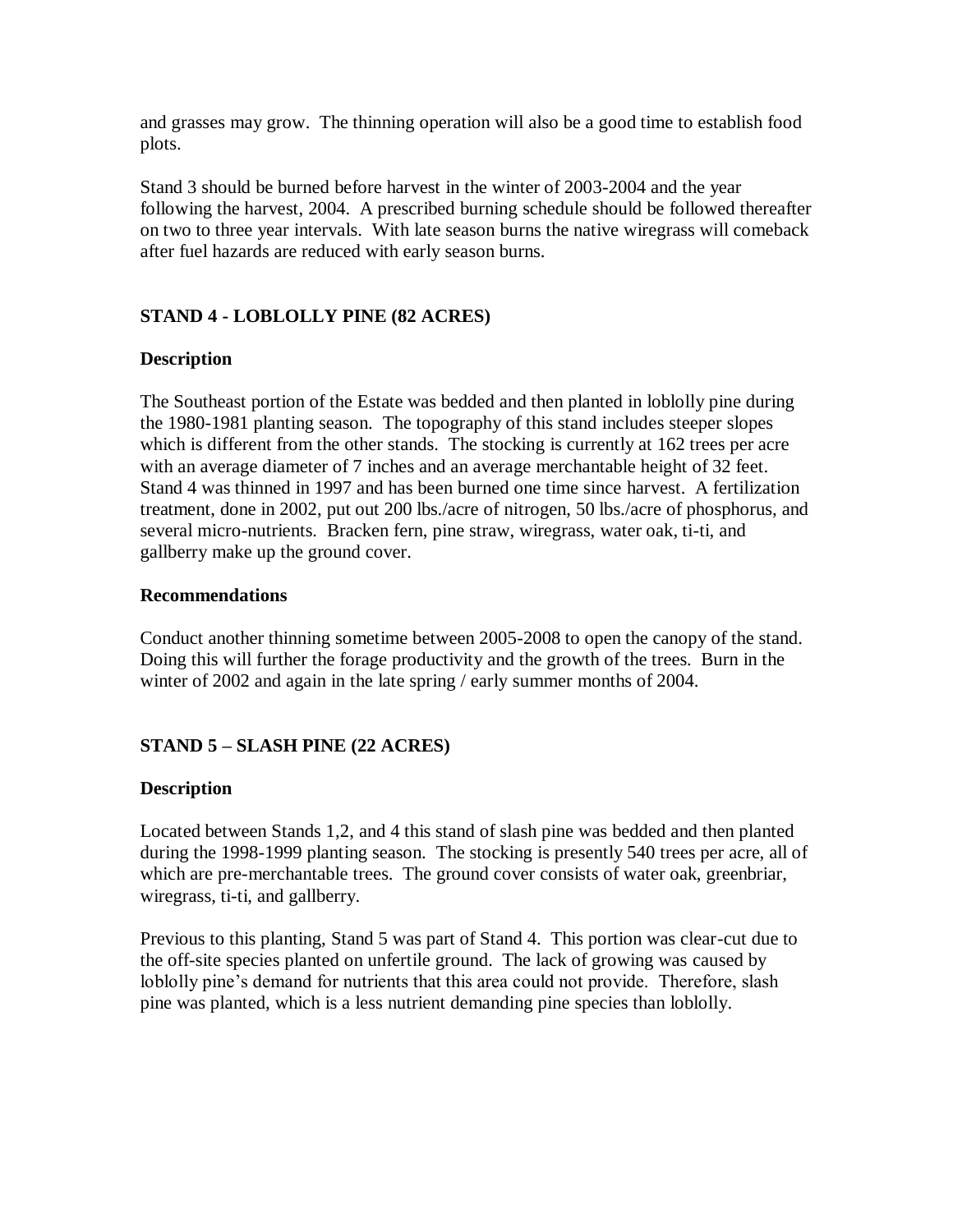## **Recommendations**

Stand 5 should be checked in the late summer of 2003 for a herbicide release treatment. If the application is needed it will be applied in late August to October of 2003. The purpose of a release is to eliminate all competing vegetation such as sod-forming grasses and woody plants. Arsenal will be used at a rate of 16 ounces per acre with no surfactant.

| <b>Stand No.</b><br><b>Activity</b>     |                    | <b>Date</b> | <b>Income</b><br>(Cost) | <b>Annual</b><br><b>Net</b> |
|-----------------------------------------|--------------------|-------------|-------------------------|-----------------------------|
| Release                                 | 5                  | 2002        |                         |                             |
| Fertilization                           | $\overline{2}$     | 2003        |                         |                             |
| Disk Firelines &<br>Prescribe Burn**    | $2, 3, 4*$         | 2003        |                         |                             |
| <b>Thinning</b>                         | $\mathbf{1}$       | 2003        |                         |                             |
| Commission                              | $\mathbf{1}$       | 2003        |                         |                             |
| Disk Firelines &<br>Prescribe Burn      | $1,4*$             | 2004        |                         |                             |
| Fertilization                           | $\mathbf{1}$       | 2004        |                         |                             |
| Thinning                                | 3                  | 2004        |                         |                             |
| Disk Firelines &<br>Prescribe Burn**    | $2^*, 3, 4^*$      | 2006        |                         |                             |
| Fertilization                           | 3                  | 2005        |                         |                             |
| Disk Firelines &<br>Prescribe Burn**    | $1^*, 2^*, 4^*$    | 2006        |                         |                             |
| Disk Firelines $\&$<br>Prescribe Burn** | $1^*, 2^*, 3, 4^*$ | 2003        |                         |                             |

**Activities Schedule**

 \*Denotes growing season burn  $\bullet$ 

\*\*Fireline installation not included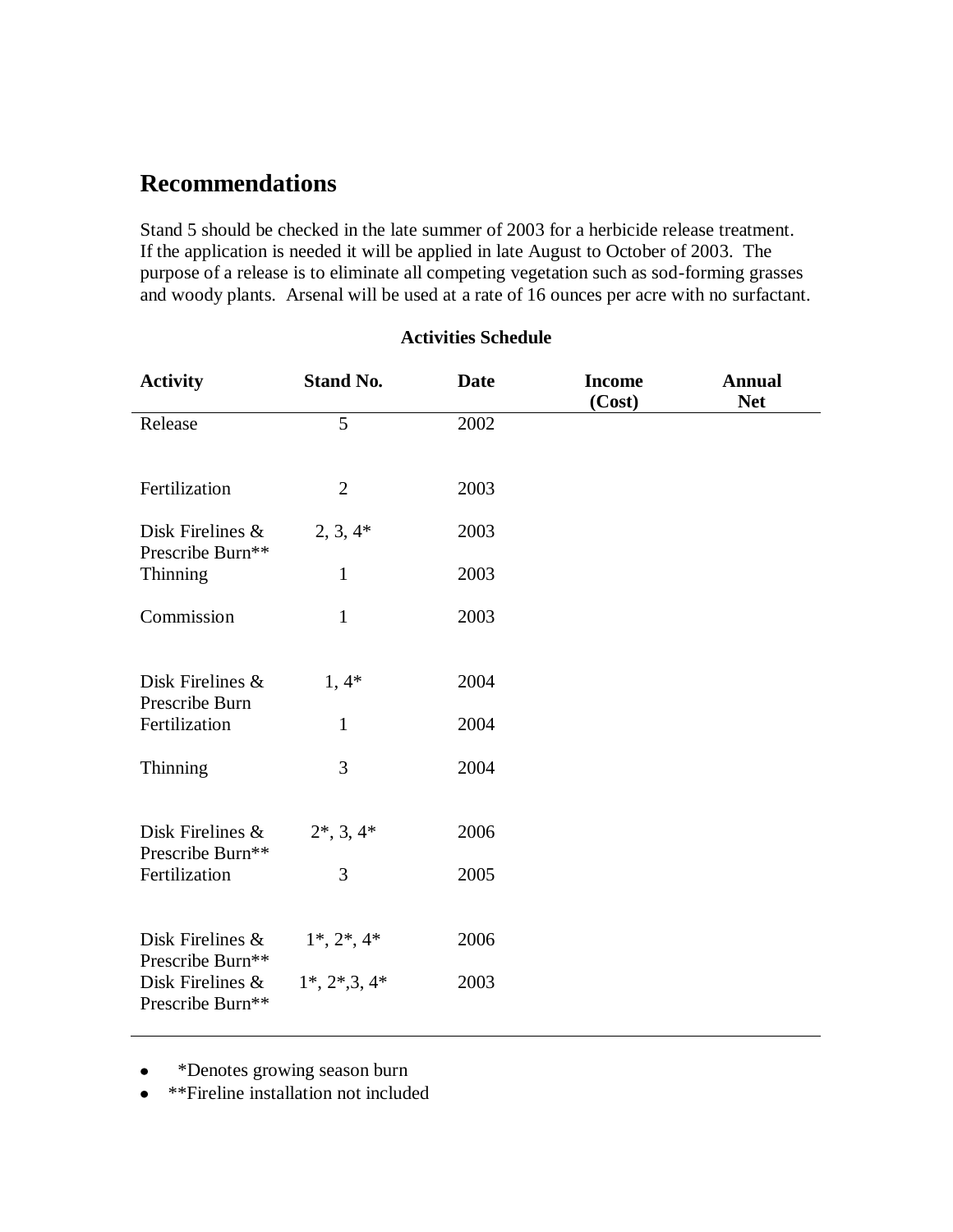### **WILDLIFE MANAGEMENT**

#### **Roads:**

Roads should be wide enough to allow sufficient sunlight to reach the edges so that crops or natural vegetation can grow. These planted roadsides can lead to larger planted areas such as old log decks or established food plots. If planting the roadsides is not an option the natural vegetation can be maintained at different stages of succession through rotational mowing / harrowing practices. For quail and turkey shrub-like plants such as autumn olive or bicolor lespedeza can be planted on roadsides to supplement their diets. For deer and turkey a mixture of oats, wheat, and rye would be very beneficial.

#### **Fallow Openings:**

Openings in the woods left unplanted are very beneficial to many wildlife species. Quail prefer fallow fields because of the many bugs residing in them. These openings can be maintained with fire, harrowing, or mowing. It is not a bad idea in fairly large openings to keep different parts of them at different stages of development. In other words, you may mow half of the opening every year while disking the other half every other year. This type of mowing and disking regime works well if it is done in irregular shapes throughout the opening.

According to quail studies done by Tall Timbers Research Facility broods mostly used fields of two acres in size that had three-fourths of the field harrowed in the late winter and one-fourth left as cover.

#### **Planted Food Plots:**

Food plots should be irregularly shaped and situated in areas where wildlife will feel secure when using them. They work well when placed in areas where two different cover types, such as planted pines and a hardwood drain, come together. Combination plantings should be used to extend the life of the food plot and insure production.

Deer and turkey prefer combination plantings like oats, wheat, and rye, or oats, wheat, and arrowleaf clover. Persimmon trees and sawtooth oaks give good mast production and work well within food plots to attract game for harvest.

#### **Forest Management Practices:**

In many cases forest management practices benefit wildlife. Thinning young pines is one such practice. Thinning allows sunlight to penetrate to the ground enhancing growth and production of natural vegetation. Burning is another common forest management tool that is beneficial to wildlife. Burning maintains vegetation at useable heights for deer and turkey and allows quail easy access into and through stands for quail.